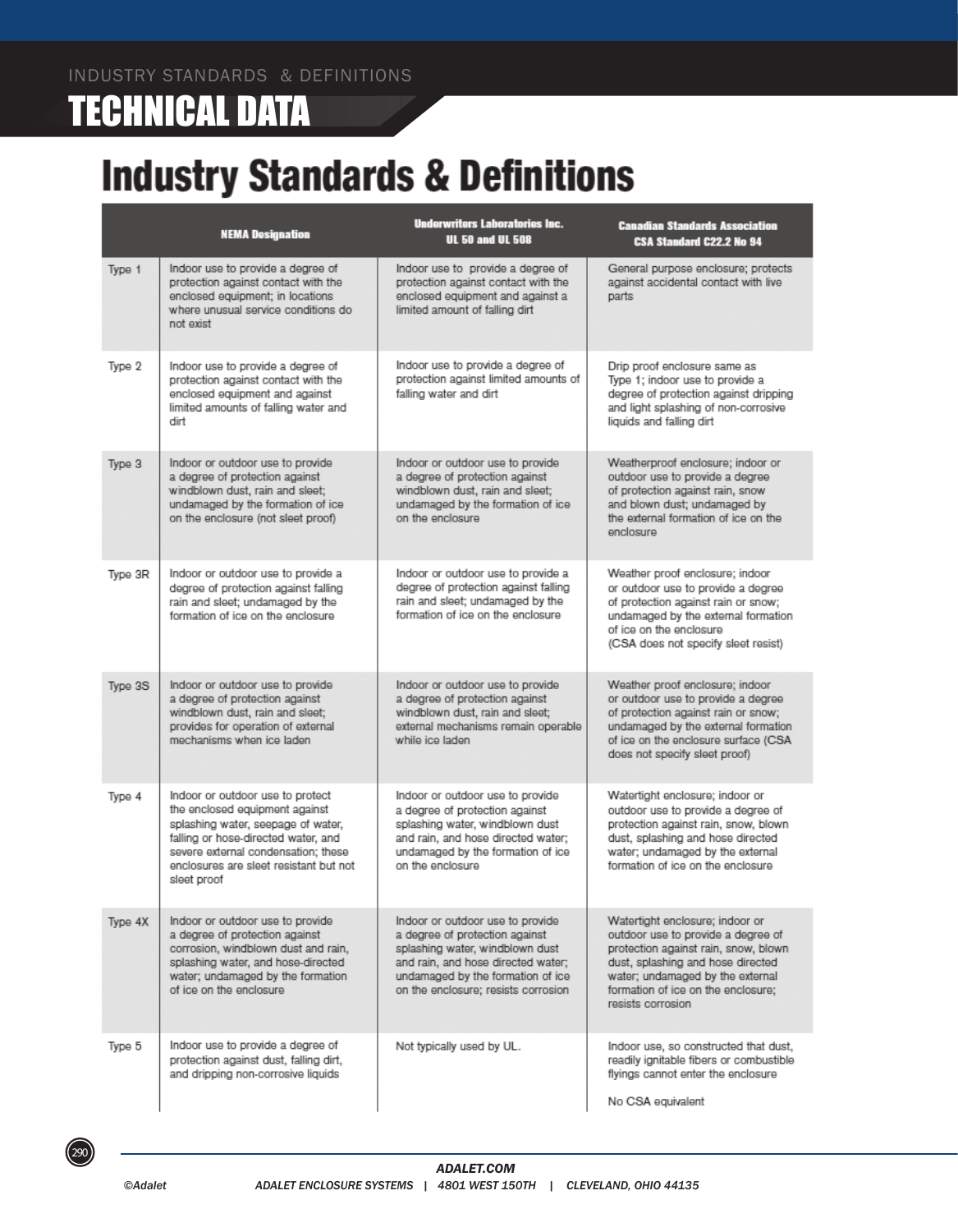# TECHNICAL DATA

# **Industry Standards & Definitions**

|          | <b>NEMA Designation</b>                                                                                                                                             | <b>Underwriters Laboratories Inc.</b><br><b>UL 50 and UL 508</b>                                                                                                                                     | <b>Canadian Standards Association</b><br>CSA Standard C22.2 No 94                                                                                                          |
|----------|---------------------------------------------------------------------------------------------------------------------------------------------------------------------|------------------------------------------------------------------------------------------------------------------------------------------------------------------------------------------------------|----------------------------------------------------------------------------------------------------------------------------------------------------------------------------|
| Type 6   | Indoor or outdoor use to provide a<br>degree of protection against the entry<br>of water during occasional temporary<br>submersion at a limited depth               | Indoor or outdoor use to provide<br>a degree of protection against the<br>entry of water during temporary<br>submersion at a limited depth;<br>undamaged by the formation of ice<br>on the enclosure |                                                                                                                                                                            |
| Type 6P  | Indoor or outdoor use to provide<br>a degree of protection against the<br>entry of water during prolonged<br>submersion at a limited depth                          | Indoor or outdoor use to provide<br>a degree of protection against the<br>entry of water during prolonged<br>submersion at a limited depth                                                           | No CSA equivalent                                                                                                                                                          |
| Type 7   | For use in indoor locations classified<br>as Class I, Groups A, B, C or D,<br>as defined in the National Electrical<br>Code                                         | Not typically used by UL                                                                                                                                                                             | Similar to NEMA designation; refer to<br>Canadian Electric Code<br>C22.1 Sec. 18 (C22.2 No. 30)                                                                            |
| Type 8   | For use in indoor or outdoor locations.<br>classified as Class I, Groups A, B,<br>C and D, as defined in the National<br>Electrical Code - oil immersed --          | Not typically used by UL                                                                                                                                                                             | Similar to NEMA designation; refer to<br>Canadian Electric Code<br>C22.1 Sec. 18 (C22.2 No. 30)                                                                            |
| Type 9   | For use in indoor locations classified<br>as Class II, Groups E, F or G, as<br>defined in the National Electrical<br>Code                                           | Not typically used by UL                                                                                                                                                                             | Similar to NEMA designation dust<br>tight (hazardous dust); refer to<br>Canadian Electric Code C22.2 No. 25                                                                |
| Type 10  | Mining enforcement safety<br>administration approved                                                                                                                | Not typically used by UL                                                                                                                                                                             | No CSA equivalent specified for<br>industrial control applications<br>(See C22.5 for use of electricity in<br>mines)                                                       |
| Type 11  | Indoor use to provide, by oil<br>immersion, a degree of protection to<br>enclosed equipment against corrosive<br>effects of liquids and gases                       | Indoor use to provide, by oil<br>immersion, a degree of protection<br>of the enclosed equipment against<br>corrosive effects of corrosive liquids<br>and gases                                       | No CSA equivalent; similar to<br>Type 4                                                                                                                                    |
| Type 12  | Indoor use to provide a degree of<br>protection against dust, falling dirt<br>and dripping non-corrosive liquids<br>No knockouts                                    | Indoor use to provide a degree of<br>protection against dust, falling dirt<br>and dripping non-corrosive liquids<br>No knockouts                                                                     | Indoor use to provide a degree of<br>protection against circulating dust,<br>lint, fibers, dripping and light splashes<br>of non-corrosive liquids                         |
| Type 12K | Indoor enclosure with knockouts<br>to provide a degree of protection<br>against dust, falling dirt and dripping<br>non-corrosive liquids other than at<br>knockouts | Indoor use to provide a degree of<br>protection against dust, falling dirt,<br>and dripping non-corrosive liquids<br>With knockouts                                                                  | No CSA equivalent                                                                                                                                                          |
| Type 13  | Indoor use to provide a degree of<br>protection against lint, dust, seepage,<br>external condensation and spraying of<br>water, oil and non-corrosive coolant       | Indoor use to provide a degree of<br>protection against dust and spraying<br>of water, oil and non-corrosive<br>coolants                                                                             | Indoor use to provide a degree of<br>protection against circulating dust,<br>lint, fibers, seepage and spraying of<br>non-corrosive liquids including oils<br>and coolants |

 $(291)$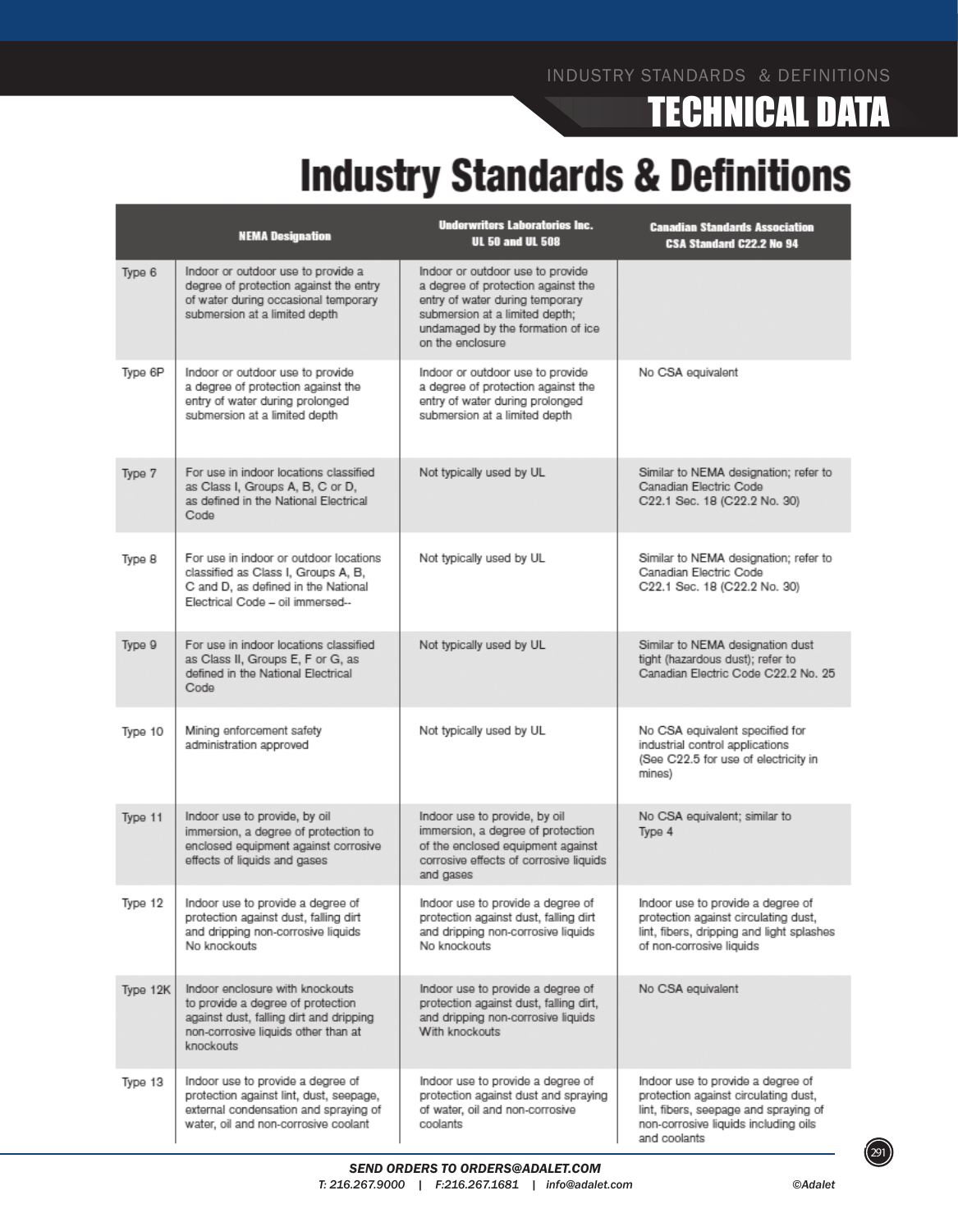# TECHNICAL DATA

### Industry Standards & Definitions European Standards

| <b>Type of Protection</b>   | Method of Protection | <b>CENELEC</b> Designation |
|-----------------------------|----------------------|----------------------------|
| <b>Flameproof Enclosure</b> | Containment          | ʻd'                        |
| <b>Increased Safety</b>     | Mechanical           | 'e'                        |
| Intrinsically Safe          | Electrical           |                            |

These designations are typically preceded by EEx, the designation indicating an apparatus built to a European standard.

#### European Classification of Hazardous Locations

| Zone 0  | Explosive gas present continuously                                    |
|---------|-----------------------------------------------------------------------|
| Zone 1  | Explosive gas present occasionally under normal operating conditions  |
| Zone 2  | Explosive gas present for short period                                |
| Zone 20 | Explosive dust present continuously                                   |
| Zone 21 | Explosive dust present occasionally under normal operating conditions |
| Zone 22 | Explosive dust present for short period                               |
|         |                                                                       |

#### Explosion Groups

| Group I  | Electrical equipment for mining applications           |
|----------|--------------------------------------------------------|
| Group II | Electrical equipment for all remaining hazardous areas |

Ingress Protection (IP rating) defines the degree of protection

#### Scope of Protection for the IP Protection Classes

| <b>First Digit</b> |                                            | <b>Second Digit</b>                                            |                |                                                                |
|--------------------|--------------------------------------------|----------------------------------------------------------------|----------------|----------------------------------------------------------------|
| Digit              | Physical protection                        | Foreign body protection                                        | Digit          | Water protection                                               |
| $\mathbf{O}$       | No protection                              | No protection                                                  | $\mathbf{O}$   | No protection                                                  |
| 1                  | Protection against back<br>of hand contact | Protection against solid<br>foreign bodies<br>50 mm diameter   | 1              | Protection against water<br>drops falling vertically           |
| 2                  | Protection against<br>finger contact       | Protection against solid<br>foreign bodies<br>12.5 mm diameter | 2              | Protection against water<br>drops falling at<br>an angle (15°) |
| 3                  | Protection against<br>contact from tools   | Protection against solid<br>foreign bodies 2.5 mm diameter     | 3              | Protection against water-<br>spray at an angle up to 60°       |
| 4                  | Protection against<br>contact with a wire  | Protection against solid<br>foreign bodies 1.0 mm diameter     | 4              | Protection against water-<br>spray from all directions         |
| 5                  | Protection against<br>contact with a wire  | Protection against dust                                        | 5              | Protection against water jets                                  |
| 6                  | Protection against<br>contact with a wire  | Dust-tight                                                     | 6              | Protection against strong water jets                           |
| $\overline{7}$     |                                            |                                                                | $\overline{7}$ | Protection against intermittent<br>immersion in water          |
| 8                  |                                            |                                                                | 8              | Protection against continuous<br>immersion in water            |

292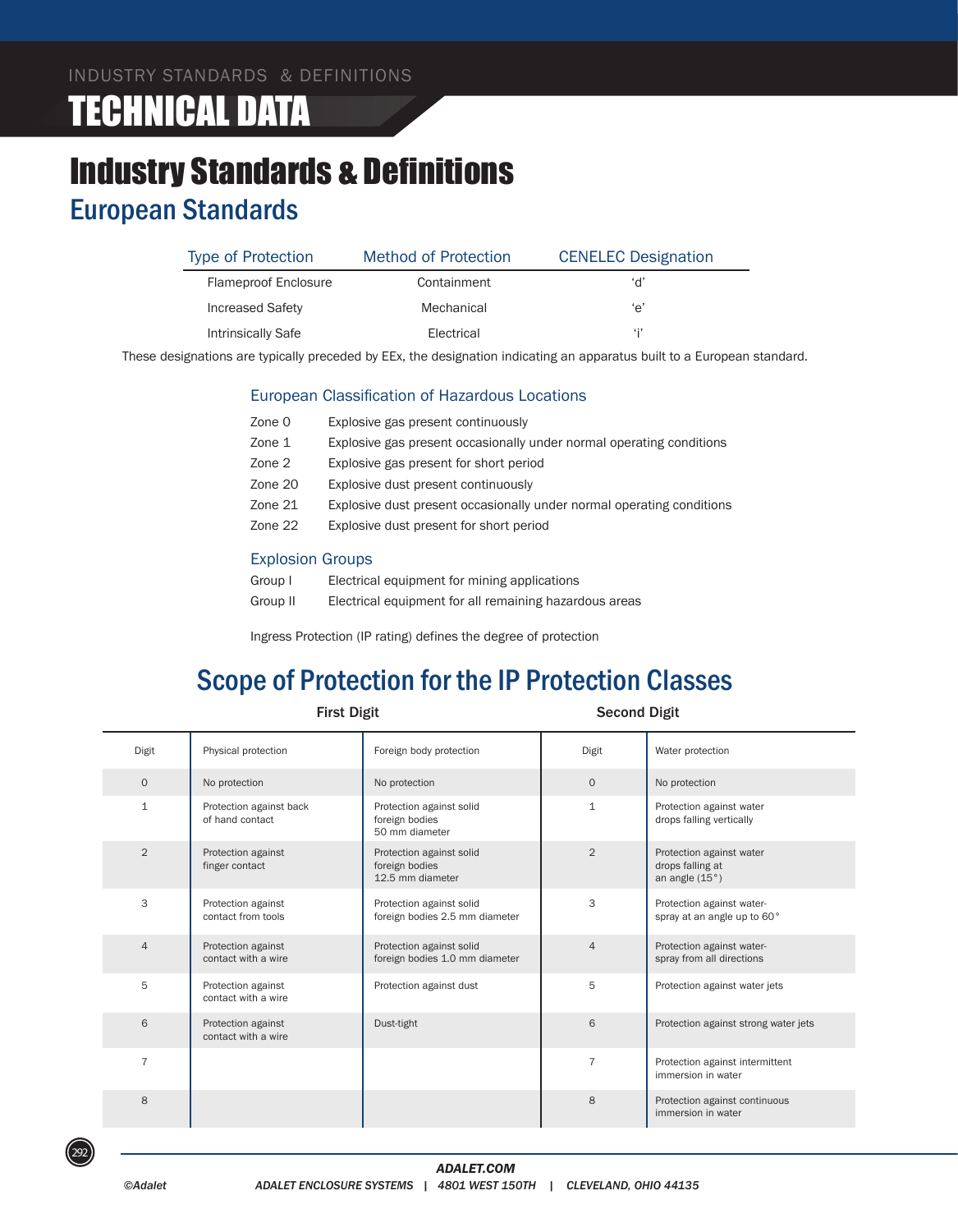# TECHNICAL DATA

### Industry Standards & Definitions

Three popular methods of protection which exist in North America for hazardous electrical locations:

Type of Protection Method of Protection 1. Explosionproof Containment 2. Increased Safety Mechanical 3. Intrinsically Safe **Electrical** 

#### North American Classification System for Hazardous Locations

North American hazardous locations are categorized by three criteria: Class - nature of hazardous substance present; Division frequency of presence; Group - specific type of hazardous material.

| Class I    | Potentially explosive gas or vapor                                           |
|------------|------------------------------------------------------------------------------|
| Class II   | Potentially explosive dust                                                   |
| Class III  | Potentially explosive fiber                                                  |
|            |                                                                              |
| Division 1 | Potentially explosive substance present under normal<br>operating conditions |
| Division 2 | Potentially explosive substance present under                                |

abnormal operating conditions

#### HAZARDOUS (CLASSIFIED) LOCATIONS or Selected Gases, Vapors and Dusts

| Group A - Atmospheres<br>acetylene<br>Group B - Atmospheres<br>acrolein (inhibited) (2)<br>arsine                                | ethylene<br>ethylenimine<br>ethyl mercaptan<br>ethyl sulfide<br>hydrogen cyanide<br>hydrogen sulfide<br>morpholine                                                                                                                                        | ethyl acetate<br>ethyl acrylate (inhibited)<br>ethylene diamine (anhydrous)<br>ethylene dichloride<br>ethylene glycol monomethyl ether<br>gasoline<br>heptanes                                                                                                                                                                           | 1-propanol (propyl alcohol)<br>2-propanol (isopropyl alcohol)<br>propylene<br>styrene<br>toluene<br>vinyl acetate<br>vinyl chloride                                          |
|----------------------------------------------------------------------------------------------------------------------------------|-----------------------------------------------------------------------------------------------------------------------------------------------------------------------------------------------------------------------------------------------------------|------------------------------------------------------------------------------------------------------------------------------------------------------------------------------------------------------------------------------------------------------------------------------------------------------------------------------------------|------------------------------------------------------------------------------------------------------------------------------------------------------------------------------|
| butadiene (1)<br>ethylene oxide (2)<br>hydrogen                                                                                  | 2-nitropropane<br>tetrahydrofuran                                                                                                                                                                                                                         | hexanes<br>isoprene                                                                                                                                                                                                                                                                                                                      | xylenes                                                                                                                                                                      |
| manufactured gases containing more<br>than 30% $H2$ (by volume)<br>propylene oxide (2)<br>propylnitrate<br>Group C - Atmospheres | unsymmetrical dimethyl hydrazine<br>Group D - Atmospheres<br>acetic acid (glacial)<br>acetone<br>acrylonitrile<br>ammonia<br>benzene<br>butane<br>1-butanol (butyl alcohol)<br>2-butanol (secondary butyl alcohol)<br>n-butyl acetate<br>isobutyl acetate | isopropyl ether<br>mesityl oxide<br>methane (natural gas)<br>methanol (methyl alcohol)<br>3-methyl-1 butanol (isoamyl alcohol)<br>methyl ethyl ketone<br>methyl isobutyl ketone<br>2-methyl-1-propanol (isobutyl alcohol)<br>2-methyl-2-propanol (tertiary butyl<br>alcohol)<br>petroleum naphtha (4)<br>pyridine<br>octanes<br>pentanes | Group E - Atmospheres<br>containing metal dust, including<br>aluminum, magnesium, and their<br>commercial alloys, and other metals<br>of similarly hazardous characteristics |
| acetaldehyde<br>allyl alcohol<br>n-butyraldehyde<br>carbon monoxide                                                              |                                                                                                                                                                                                                                                           |                                                                                                                                                                                                                                                                                                                                          | Group F - Atmospheres<br>containing carbon black, coal or coke<br>dust                                                                                                       |
| crotonaldehyde<br>cyclopropane<br>diethyl ether                                                                                  |                                                                                                                                                                                                                                                           |                                                                                                                                                                                                                                                                                                                                          | Group G - Atmospheres<br>containing flour, starch or grain dust                                                                                                              |
| diethylamine<br>epichlorohydrinnn                                                                                                | di-isobutylene<br>ethane<br>ethanol (ethyl alcohol)                                                                                                                                                                                                       | 1-pentanol (amyl alcohol)<br>propane                                                                                                                                                                                                                                                                                                     | Note: Carbon disulfide must be treated<br>in a special manner.                                                                                                               |

Example: An area where hydrogen was present under normal operating conditions would require a product suitable for Class I, Division 1, Group B applications.



293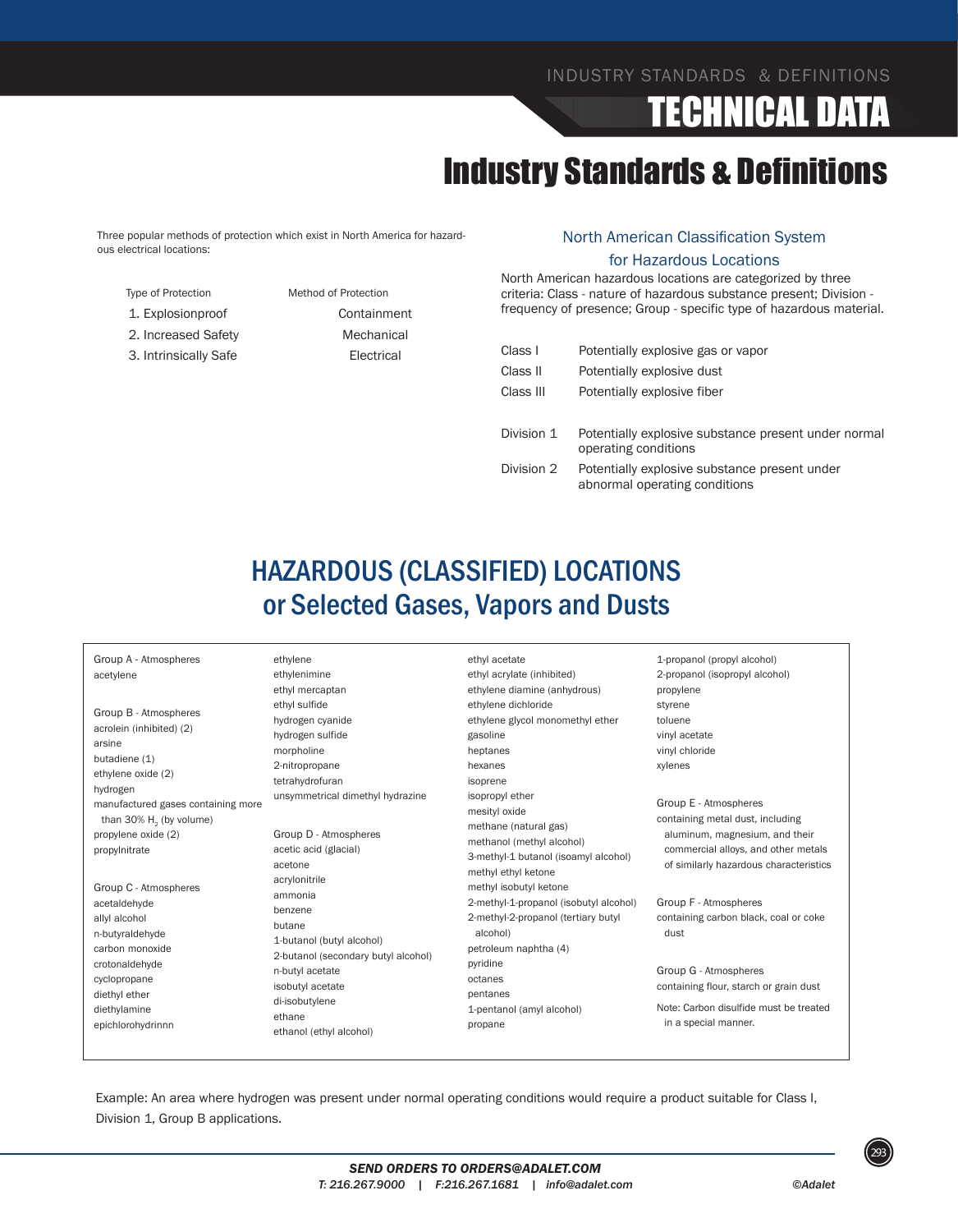# TECHNICAL DATA

### Industry Standards & Definitions

### Classification by Group and Category According to Intended Use (Surface Industry)

| Area                                             | Category of<br>Equipment | Presence or Duration of<br><b>Explosive Atmosphere</b> | Inflammable<br><b>Substances</b> | <b>Level of Protection</b><br>Faults to Allow for                                 | Area<br><b>Classification</b>                |
|--------------------------------------------------|--------------------------|--------------------------------------------------------|----------------------------------|-----------------------------------------------------------------------------------|----------------------------------------------|
|                                                  | $\mathbf{1}$             | <b>Continuous Presence</b><br>Long Periods<br>Frequent | Gas, Vapors,<br>Mist, Dust       | Very High Level of Protection<br>2 types of protection or<br>2 Independent faults | Group II<br>Zone 0 (gas)<br>Zone 20 (dust)   |
| <b>Equipment</b><br><b>Group II</b><br>(surface) | 2                        | Likely to Occur                                        | Mist, Dust                       | High Level of Protection<br>1 Type of Protection<br>Habitual frequent malfunction | Group II<br>Zone $1$ (gas)<br>Zone 21 (dust) |
|                                                  | 3                        | Unlikely to Occur<br>Present for a Short Period        | Gas, Vapors,<br>Mist, Dust       | Normal Protection<br>Required Level of Protection                                 | Group II<br>Zone 2 (gas)<br>Zone 22 (dust)   |